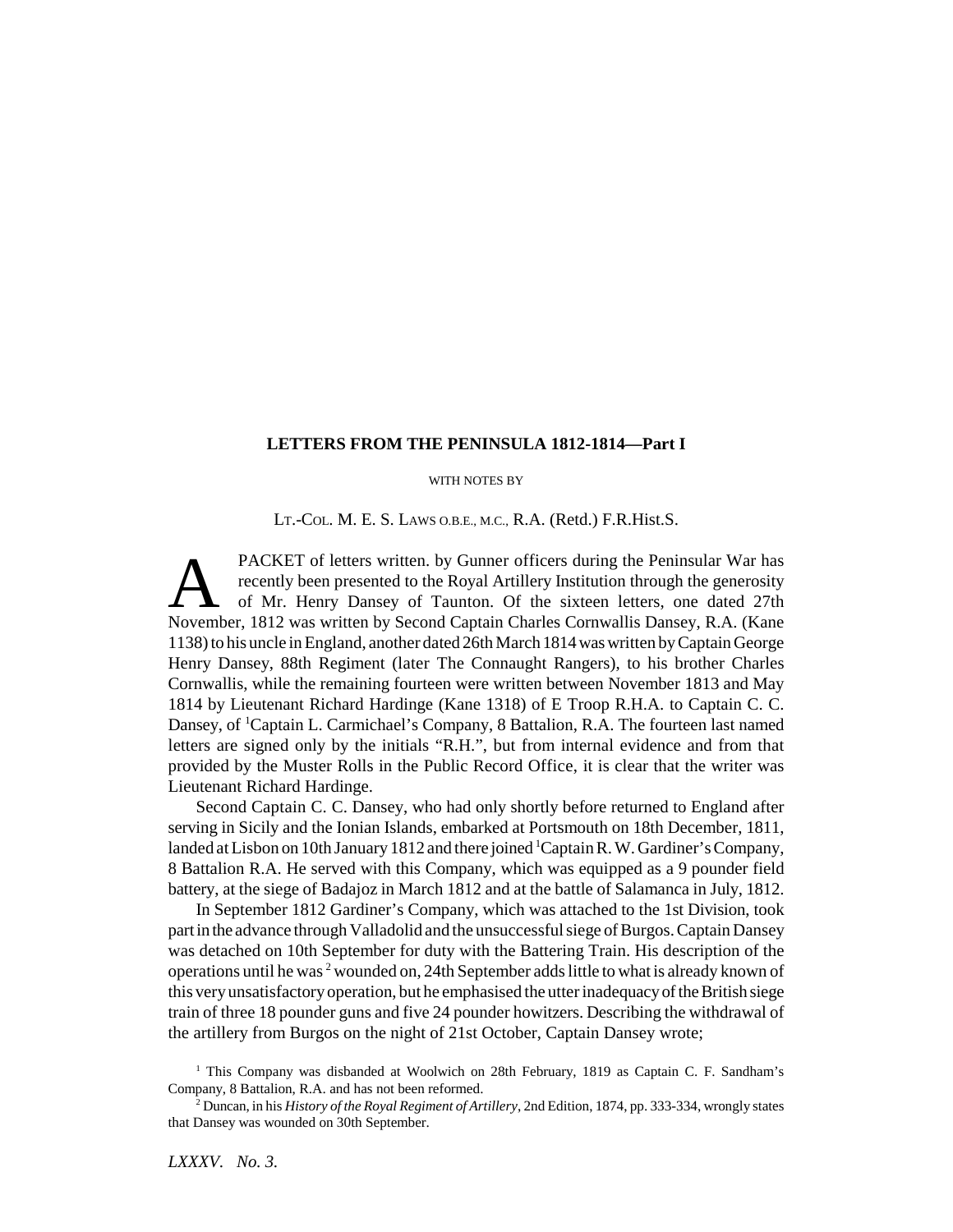## **160 LETTERS FROM THE PENINSULA 1812-1814**

"The infantry marched by the high road through Burgos, passing over a bridge within musquet shot of the Castle (but strange enough were not fired on) and the whole of the artillery, not less than 150 carriages, were obliged to avoid the town to march a circuitous route across the country by Villa Toro, and the road at all times bad, in such a state from the quantity of rain that had fallen and number of carriages that had been constantly passing and repassing, that for about four leagues we were up to the axletrees in mud; we came into the high road about a league to the south of Burgos and joined the Army, having left the wreck of the unfortunate Battering Train on the ground. After marching across a river on this side of Bunjel, which is two leagues from Burgos, we encamped."

In November 1812 Lieutenant Richard Hardinge joined Captain Gardiner's Company, 8 Battalion, R.A. from England. Born on 14th April, 1790 the fourth son of Rev. Henry Hardinge, Rector of Stanhope, Durham and of his wife Frances, daughter of James Best of Park House, Penshurst, Kent, Richard Hardinge had obtained a cadetship at The Shop on 20th June, 1804 and had been commissioned as a Second Lieutenant, R.A. two years later at the age of 16. He came of a distinguished family; his uncle was Attorney General to the Queen and one brother had had an outstanding career in the Royal Navy and had been killed while commanding *H.M.S. San Fiorenzo* in her celebrated action off Ceylon with the French frigate *Piédmontaise* in 1808. His elder brother Henry, then serving with the Portuguese Army, was later destined to become Governor General of India, Commander-in-Chief of the Army and a Field Marshal.

Captain R. W. Gardiner was posted to E Troop R.H.A. in January, 1813 and was replaced by Captain S. du Bourdieu, (Kane 1001), who was killed in action at St. Sebastian on 21st July, 1813 and was succeeded by Captain L. Carmichael, (Kane 1007). Dansey and Hardinge served together in du Bourdieu's Company, 8 Battalion<sup>1</sup> attached to 1st Division throughout the 1813 campaign, including the battle of Vittoria and the siege of St. Sebastian.

In November, 1813 Lieutenant Hardinge was posted to E Troop, R.H.A., which was commanded by his former battery commander, Captain (Brevet Major) R. W. Gardiner (Kane 979) and was serving with the Hussar Cavalry Brigade. It is to be presumed that Gardiner had applied for him, since E Troop was short of officers, having its Second Captain (T. Dyneley) and one Subaltern (W. Swabey) in England. In a letter dated 3rd November, Hardinge gave Dansey an account of his arrival at his new unit as follows;

"My d[ea]r Dansey,

 - - -. We found Gardiner and Subs. all fresh, and to my satisfaction not such Bloods as  $3$ Bridges of Cairnes' had told us they were. Sir Stapleton<sup>4</sup> and the  $10th<sup>5</sup>$  they touch off every now and then with claret. The Mess is good, of course, which the Doctors cut the 1st of this month on account of expense; the monthly average I know not. Gardiner made a few enquiries after his old hands. The day before yesterday in a *tete a tete* he said that he had written to you about coming to him (as he could not forget the obligation he owed you) that it might second your prospects of the Horse Arty, but in my own mind I have *very little* doubt but he knew that Parker<sup>6</sup> had made interest for the same to H[ea]d Q[uarte]rs.

5 10th Hussars.

<sup>&</sup>lt;sup>3</sup> Lieut. E. J. Bridges (Kane 1438) of Capt. A. Dickson's Company, 10 Battalion R.A., which was disbanded on 30th April, 1817. This Company was being commanded by its Second Captain—R. M. Cairnes (Kane 1106)—While Dickson was employed on the Staff.

<sup>4</sup> Sir Stapleton Cotton, Cavalry Commander.

<sup>6</sup> Second Captain J. B. Parker (Kane 1117), who had been commanding Captain J. Michell's Company, 9 Battalion, R.A. (disbanded 1906 as 92 Coy., R.G.A.). Parker had applied to join E Troop as replacement for T. Dyneley, who was in England: evidently C. C. Dansey had hoped to get this posting.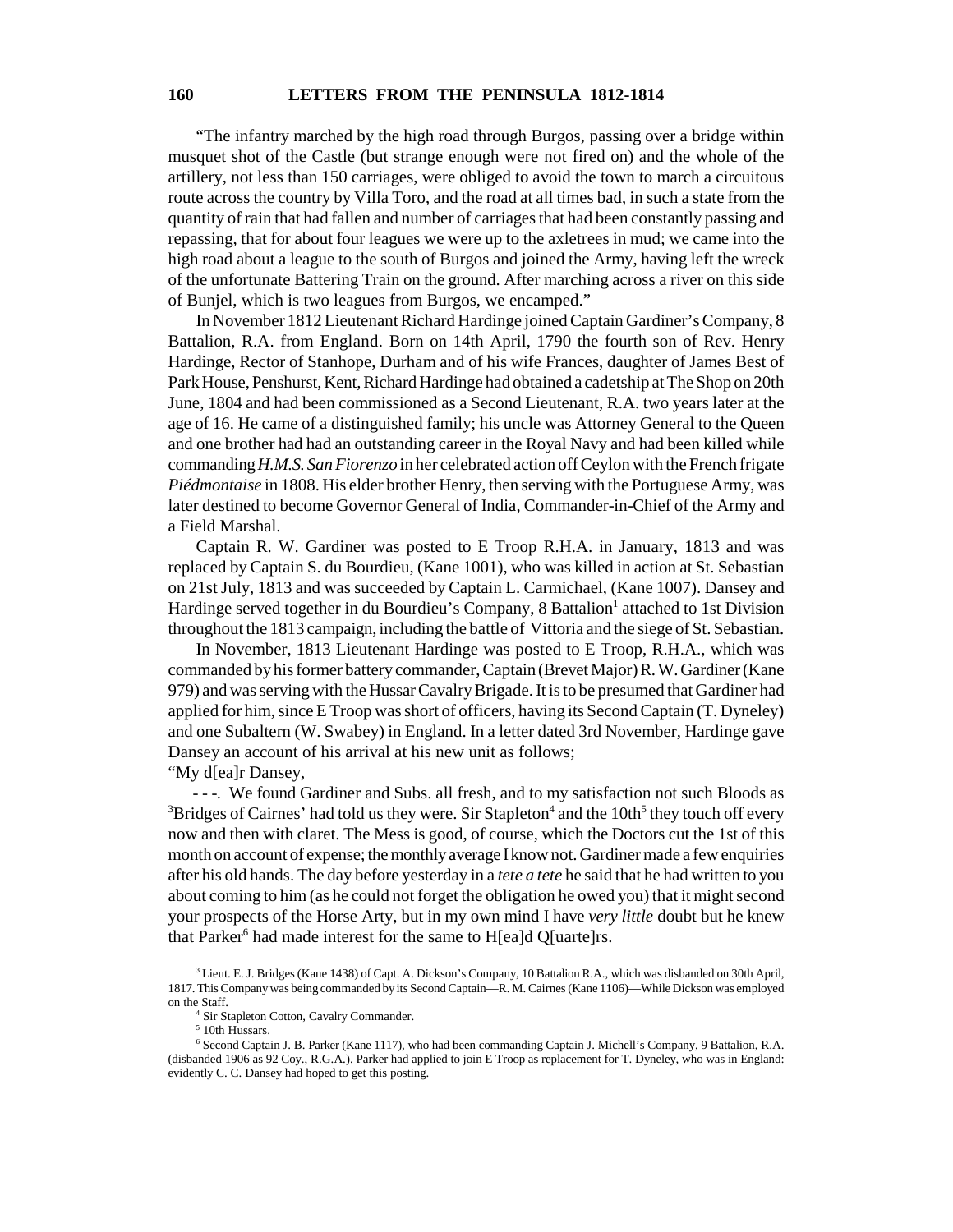For myself, I am not clear that I have benefited myself by coming here, but time will shew. The following are one or two reasons. I don't think we shall fire a shot before [the] next campaign, when by the time it commences and after an expensive winter, Swabey<sup>7</sup> will either come out or leave the Service, and as the namesake tells me, there is now an officer (Chapman) expecting to be ordered out from Woolwich. by Macleod<sup>8</sup>. Another thing is I am so shabbily appointed in cavalry clothing, without being able to rig out till we halt for a long spell, which however then shall only be in the medium style, as from what my uncle says, (among a good lump of letters enclosed in a Freeling which I found at [*illegible*]), my brother the Midshipman's interests require most pressing and consequently retard mine, which have only gone as far as Lord Camden's promise to write to Lord Mulgrave.<sup>9</sup>

Parratt<sup>10</sup> had set off for Vittoria 10 days back in a Helmet and Jacket; how mortified, poor fellow, he will be to drop them again. A good chestnut horse of his is with us, which his groom threw down the other day and cut his knees. Gardiner is Hussar *en tout*, the style of the Troop and discipline he does not now superintend *in person,* the men seem very willing and well disposed, but the lots of H.M.'s men and animals in the employ of Mess and officers made me stare. He bought Dyneley's11 mare and horse which made four with *Bater* and *Choaky*, and a cart and four bag(gage) mules. The horse he says he offered for [*illegible*—?general] service and orders in some letters which I have not yet received. I did not see Pamplona garrison march out the day before yesterday, nor have I yet been in the place or over the works, both of which are very fine. The Spanish troops and peasants will murder and waylay lots of the late garrison. The Volontarios worked for the French party the first night. Provisions are going in fast. Gardiner's speculation is that after it is provisioned, W[ellington] will fall back, leave the Spaniards in the passes and canton the remainder of Allies behind them, and perhaps send a Corps to the Alicant Army. Adieu—keep yourselves,  $Monro^{12}$ ,  $Doc^{13}$  and all, warm in the hut, and believe me,

### Yours ever,

## R.H.

We marched the 1st instant. This place is a league and a half from Pamplona on the Tolosa road. The Hussars I believe are gone over the hills and up the  $Lauz<sup>14</sup>$  road. The horses, though they have never gone above a league for forage, are only in middling fair condition, yet the difficulties in other respects have been great. My squad is the Duck Gun and Howitzer."<sup>15</sup>

Another letter from Hardinge related chiefly to regimental gossip;

#### "D[ecembe]r 10th [1813]

Dear Dansey,

Tell Monro<sup>12</sup> I got his letter last night, for which I return many thanks. I am afraid that my rejoining you again may be the means of his being sent to some other Brigade, but how he makes out that Woodyear<sup>16</sup> was in May's Company<sup>11</sup> I don't know. He used to belong always to Morrison's<sup>18</sup> and which if it is the case he will be

Lieut. W. Swabey (Kane 1327) belonged to E. Troop; he had been wounded at Vittoria and was then in England on leave. Hardinge was serving in his place.

<sup>&</sup>lt;sup>8</sup> Major General J. Macleod (Kane 456) was Deputy Adjutant General, R.A.

<sup>&</sup>lt;sup>9</sup> Lord Mulgrave was Master General of the Ordnance.

<sup>&</sup>lt;sup>10</sup> Lieut. H. M. Parratt (Kane 1445); he served later in K and H Troops.

<sup>&</sup>lt;sup>11</sup> Second Captain T. Dyneley (Kane 1114) of E Troop, was in England.

<sup>12 2</sup>nd Lt. F. Monro (Kane 1498), Carmichael's Company, 8 Battalion, R.A.

<sup>&</sup>lt;sup>13</sup> Doc. Not identified. Presumably the Assistant Surgeon attached.

<sup>14</sup> Lauz road. St. Jean de Luz.

<sup>&</sup>lt;sup>15</sup> Duck Gun and Howitzer. A "division" (*i.e.* Section) consisting of a long 6 pdr. and howitzer.

<sup>16</sup> Lieut. L. Woodyear (Kane 1343) died on 1st Sept. 1813, of wounds received at Vittoria while acting as Adjutant, R.A.

<sup>&</sup>lt;sup>17</sup> Capt. J. May's Company, 1 Battalion, R.A. (now 12 (Minden) Field Bty, R.A.)

<sup>&</sup>lt;sup>18</sup> Capt. W. Morrison's Company, 4 Battalion R.A. (now 44 L.A.A. Bty., R.A.).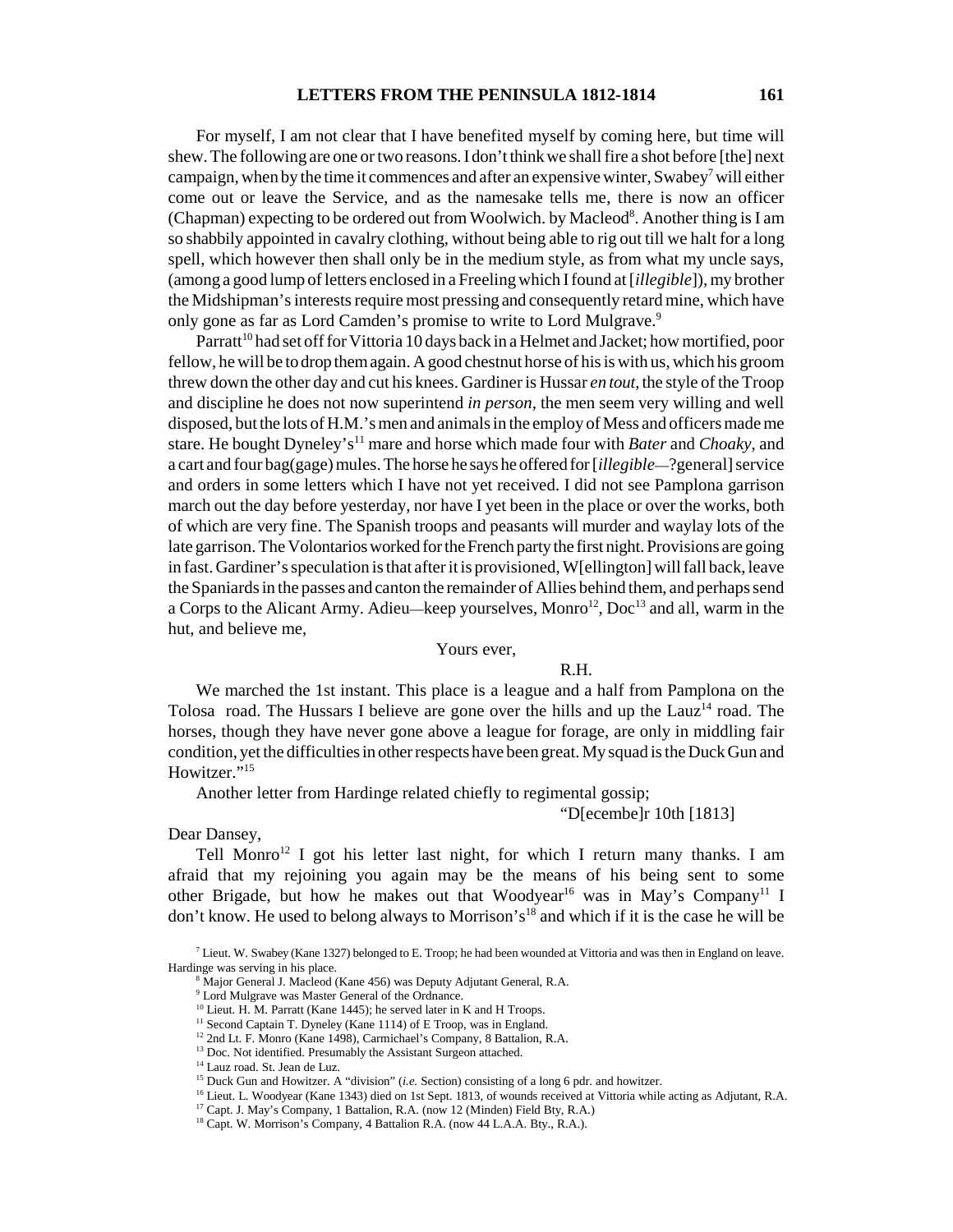ordered away immediately, as Stanway<sup>19</sup> went to the rear sick, and at other times Morrison always was talking of wanting Subs. However as orders are expected for this Brigade to go up during the next week to relieve Colonel Vivian,<sup>20</sup> we will get the jawing tasks aboard when we meet and can settle that and divers sundry weighty affairs and also open policies on the ensuing campaign. This being a wet day, it is very dark and cold and I should have no objection to ½ an hour's toast at your French fireside, you cozy dogs. I gave Gardiner Monro's letter last night to read. When he came to "withered grass and rushes" he pricked up with a "Well, I'm sure" and Newland<sup>21</sup> thinks of nothing else, but how much forage (fine hay) he can carry up.

I had a letter from my brother<sup>22</sup> yesterday who waits to see whether affairs wont take a peaceable turn, which if they do, but which I doubt, he intends going to England. All the late news is very glorious and great, and I hope before another year is run, the balance of Powers in Europe will be arranged *A'propos*, I hope you take in and get your papers more regularly than formerly. Monro's account of his stud is rather bad. Mine are in high fig and trim, and as one copies bad examples faster and sooner than good ones, Mr. Mills has (till I get a Portuguese boy) old bare footed Harrison for a *Helper*—such being the style with us Hussards, who can "Face a brook—Top a rail—Rasp a fence—and skim a furrow" before any man going. Our horses generally are in good condition, but after so much comfort, comparatively speaking, I don't think they will stand hardship so well as other Troops. Bean<sup>23</sup> is down beyond Tafalla where he has been this age. Macdonald, $^{24}$  who was at last ordered back to join him, abuses poor Georgey shockingly.

How is *The* Division<sup>25</sup>. What a parcel of hempen dogs the Drivers<sup>26</sup> are. Keep your temper and a steady hand, Sir! !

Lord George Lennox in a note to Gardiner mentions 4,000 peasants having come in, the greatest number disguised as women, Soult having ordered that no man between 15 and 50 should pass the outposts.

Maclaughlane<sup> $27$ </sup> is turned off, but Fallen still holds his ground, though there is an odd story about money given him, which has not been satisfactorily explained. Between ourselves, I don't understand what Gardiner means by writing to Carmichael to take them both again, whom I am glad acceded, as they are both good men and clean soldiers when not spoilt, but Gardiner seems to have changed his opinion and [is] not going to send them, or else to make it his own convenience solely. He, G, has not been well lately, with a touch of rheumatism. I hope before another week we shall meet. Till then with best regards to your whole party,

## Yours,

#### R.H."

Writing after the crossing of the *Nive* and the action at St. Pierre on 13th December, 1813, Hardinge wrote to Dansey as follows;

# "Fontarabia,<sup>28</sup> Friday, Decr. 17th [18131, 8 p.m.

19 Lieut. H. Stanway (Kane 1474).

20 Colonel Vivian, commanding a Cavalry Brigade.

21 Lieut. R. Newland (Kane 1229) of E Troop, R.H.A.

<sup>22</sup> Lieut-Colonel Henry Hardinge—later Field Marshal Viscount Hardinge of Lahore—then serving with the Portuguese Army.

<sup>23</sup> Captain George Beane (Kane 914), Commanding D Troop, R.H.A. (Now V Fd. Bty.).

24 Second Captan A. Macdonald (Kane 1174) serving in D Troop, R.H.A.

<sup>25</sup> 1st Division, to which Carmichael's Brigade of 9 pdrs. was attached.

<sup>26</sup> The Corps of Royal Artillery Drivers, which provided the drivers for the field batteries.

<sup>27</sup> Gunners John McLaughlan and James Fallen had been transferred from Carmichael's Company, 8

Battalion, R.A. to E Troop R.H.A. with Lieutenant R. Hardinge, presumably as batman and groom.

<sup>28</sup> Fuenterrabia on the coast 12 miles east of St. Sebastian.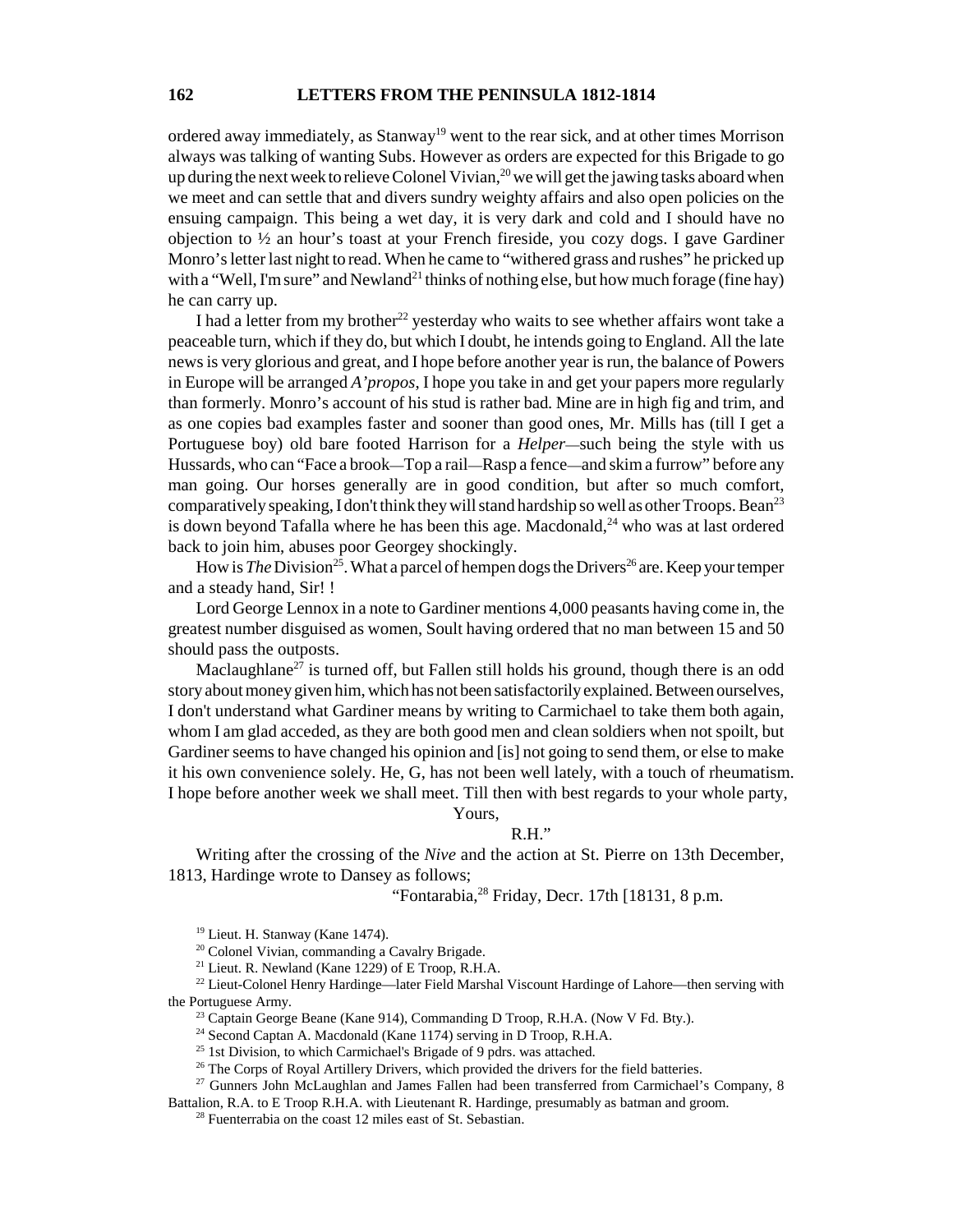My D[ealr Dansey,

—The Troop marched from Betelu on Tuesday and came in here yesterday and occupies the quintas in rear of Cairne's cantonments. Today Parker<sup>29</sup> came back from Hd. Qrs. and says we are (from Dickson)<sup>30</sup> to march on Monday by St. Pée to the right, and the advance [guard] of our Brigade crossed the *Bidassoa* this morning, to bear off in that direction.

Gardiner was in a terrible fidget this morning that we should not be allowed to go on with the Hussars, but which Parker's return dissipated. We dined—three of us—with Cairnes's people in the Palaccio. Cairnes does not suffer any pain, and but little inconvenience from his wound. 31

I don't very clearly understand the late fighting on the 9th, 10th, 11th and 12th and Hill's distinguished business on 13th,<sup>32</sup> but am happy to hear that they, as might be expected *all* ended in the discomfiture of Soult, and to his mortification.

For myself, I was seriously meditating a week ago to write to Colonel Frazer<sup>33</sup> and sav that I requested, if it did not interfere with his arrangements and that if he would excuse me altering my mind etc. etc., I should be obliged to him to procure me an order to rejoin No. 1 Brigade.<sup>34</sup> But as we are now moving and it is the fashion to talk of the Light Cavalry affairs in which we are to take part and as I long to see some Hussar work, I shall lay on my oars for the present, though I can assure you had the Troop been left to itself, our Society—which was not of "*mon gout*"!—I should have preferred running the risk of annoying Gardiner and hurting my interest at Hd. Qrs. to staying here. More of this however when I see you".

The next letter was started at Cambo on Christmas Day but continued on 27th December, 1813.

"—After you left us last Monday we got on pretty well and had only one more upset, which was my little store cart, and arrived in St. Pée before dark; every one well drenched, but least of any myself on account of the knee caps. The next day we reached Cambo, Newland's heavy store cart getting again two more overthrows and Hardinge left behind altogether with a waggon.

I roughed it a la Hussard. The 22nd (after having had the *greatest difficulty* in *covering*<sup>35</sup> ourselves in Upper Cambo the night before) we crossed the *Nive* into Basse Cambo where we are at present with a squadron of the 15th [Light Dragoons]. The village is dirty and bad, but we are pretty well together which is a great object.

December 27th

I was out foraging all day yesterday and today the Namesake takes it up. We throw out our videttes while on the above duty, which is in front of our picquets, but which country the enemy don't occupy, but occasionally patrol to. I heard from my brother, who has got again a Brigade in the 2nd Division which I believe was Ashworth's.<sup>36</sup> He holds it however on his own terms, viz optional when to give it up.

<sup>&</sup>lt;sup>29</sup> Second Captain J. B. Parker (Kane 1117) was serving with E Troop in place of Dyneley, who was in England. Previously he had been in command of Capt. J. Michell's Company, 9 Battalion R.A.

 $30$  Captain (Brevet Major) A. Dickson (Kane 844) was a Lieutenant-Colonel in the Portuguese Army and was commanding the Allied artillery under Wellington.

<sup>31</sup> Captain R. M. Cairnes had been accidentally wounded near Seville in 1812.

<sup>&</sup>lt;sup>32</sup> Sir Rowland Hill and the action at St. Pierre on 13th December, 1813.

<sup>33</sup> Captain (Brevet Lt.-Colonel) A. S. Frazer, R.H.A. (Kane 765), Commanding the R.H.A. in Wellington's army.

<sup>34</sup> No. 1 Brigade—*i.e.* The "Brigade of Guns" or field battery attached to 1st Division. This was the field battery manned by Carmichaels' Company, 8 Battalion, R.A.

<sup>35</sup> covering ourselves; *i.e.* finding accommodation.

<sup>&</sup>lt;sup>36</sup> Brigadier Charles Ashworth's Portuguese Brigade in 2nd Division, consisting of the 6th Cacadores and 6th and 18th Portuguese Infantry Regiments. Ashworth had been severely wounded on 13th December.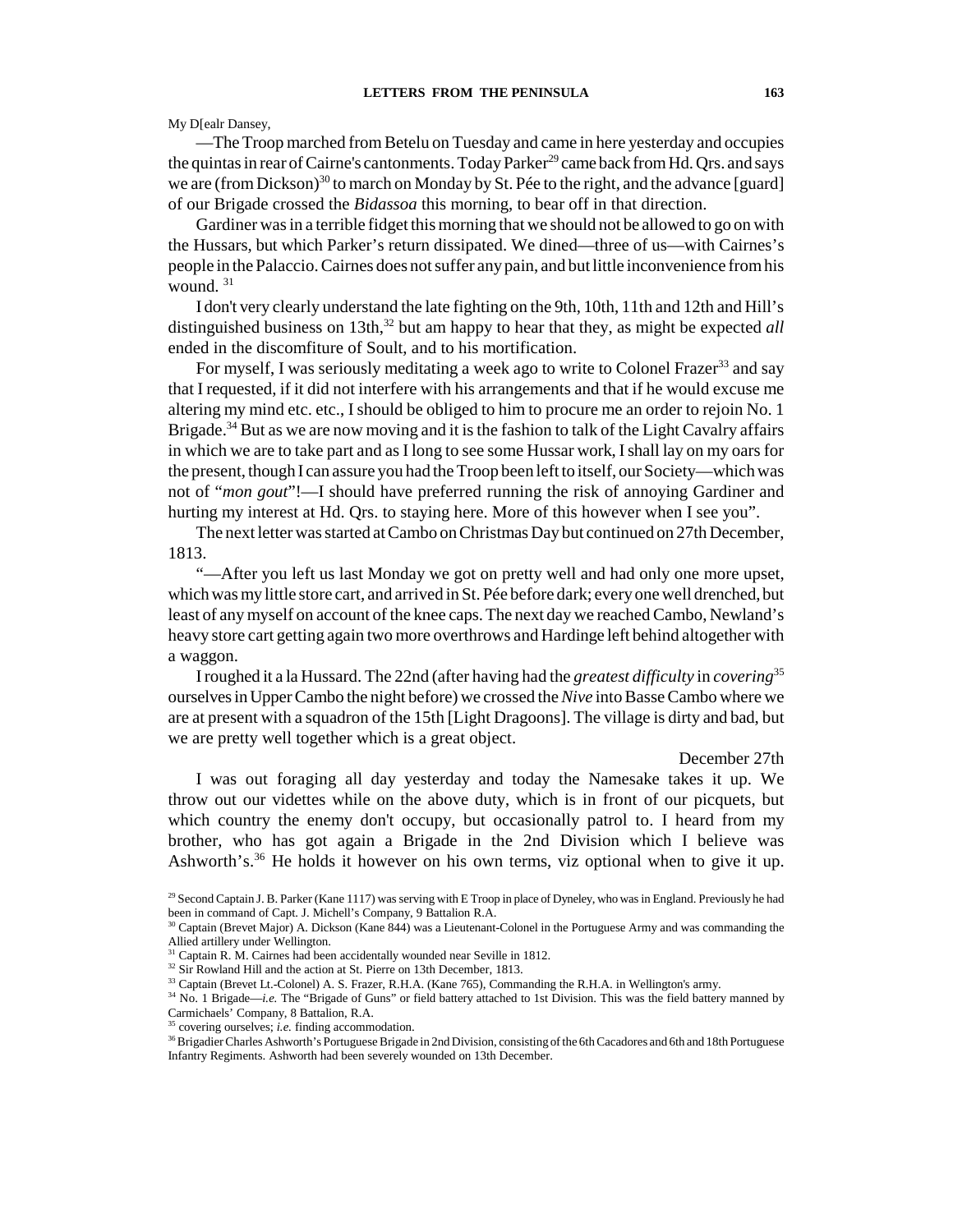I intend going to see him in a few days. Ross<sup>37</sup> is down on the side of the main road. Brandreth<sup>38</sup> with his old Division. Douglas<sup>39</sup> is in our front, occupying cantonments which should have been ours, and is nearer the hay by a league and a half than us, which Gardiner has tried to oust him from, but has not yet succeeded. This part of our position is rather odd, having a Corps facing directly the reverse to Sir Rowland Hill to cover him.

I was at the advanced picquets the other day. Nothing to see but a bad country for cavalry. The 18th [Hussars] some ten days ago lost a Captain killed and three officers wounded, and only one man—they say it was a *Bitch* and they were too eager.

Manners<sup>40</sup> is with Buckner<sup>41</sup> near us, and I saw him the other day for a couple of hours. Sir Stapleton Cotton<sup>4</sup> commands this covering corps; Generals Fane, Lord Somerset and Colonel Vivian<sup>42</sup> under him, and General Power the 3rd Division. I called at your brother's 49 quarters [on] the 24th, but he was out on picquet. Sam Reynell<sup>43</sup> and Lemoine<sup>44</sup> are gone home; the 1st *is* to *go* out, the 2nd very doubtful which will end in remaining in.

Yours truly,

#### R.H.

Tell Carmichael I delivered his message. The Major however seems to have altered his mind and prefers keeping them. Fallen<sup>27</sup> is still with him."

By that time Hardinge was greatly concerned with his situation in E Troop. Though doing duty with E Troop while Swabey was in England, his official appointment to R.H.A. was into a vacancy in G Troop at Woodbridge, and he was anxious to avoid having to leave the Peninsula for England. He was therefore attempting to exchange with Lieutenant W. Bell (Kane 1242) who was on the strength of G Troop and about to be posted to A Troop. In fact, Bell was acting as Adjutant to Lt.-Col. A. S. Frazer R.H.A. Captain (Brevet Major) H. D. Ross had agreed to take Hardinge in A Troop if Bell would agree to exchange. The next letter explains the plan and includes more regimental gossip.

"January 7th, 1814

Dear Dansey,

We have been humbugging hereabouts a good deal.

January 16th

I had begun this sheet the day after the skirmish of the 6th, but was prevented going on with it from press of business. The first time however I had to myself I wrote to you which was on the 10th or 11th from my brother's. On the 11th I received a note from Frazer mentioning my appointment to the Horse [Artillery], though not officially, and a 2nd to the same effect from Dickson on 13th adding that if I could devise any plan for myself in preference to going home to Woodbridge, I might depend upon its meeting his concurrence. So much for getting the very first vacancy since Dickson wrote from Vera, undoubtedly originating in his desire to oblige my brother. I wrote to Bell and Frazer to thank the latter and proposing an

<sup>38</sup> Captain T. A. Brandreth's Company, 8 Battalion R.A. (disbanded 1819) equipped as a field battery with 5 Division.

<sup>39</sup> Captain R. Douglass Company, 9 Battalion R.A. (now 108 H.A.A. Bty.) equipped as a 9 pdr. field battery.

41 Major Richard Buckner (Kane 746); Brevet Lieutenant Colonel 22nd November 1813.

<sup>42</sup> Fane, Somerset and Vivian were all commanding Cavalry Brigades.

44 Lieutenant-Colonel John Lemoine (Kane 812).

 $37$  Capt. (Brevet Major) H. D. Ross (Kane 890), later Field Marshal, then commanding A Troop R.H.A.

<sup>40</sup> Probably Lieutenant Robert Manners (Kane 1437).

<sup>43</sup> Captain (Brevet Major) S. Reynell (Kane 812) was on paper in command of a Company of 5 Battalion R.A. (disbanded in 1819) at Malta. He transferred to a Company of the Invalid Battalion R.A. on 10th February, 1814.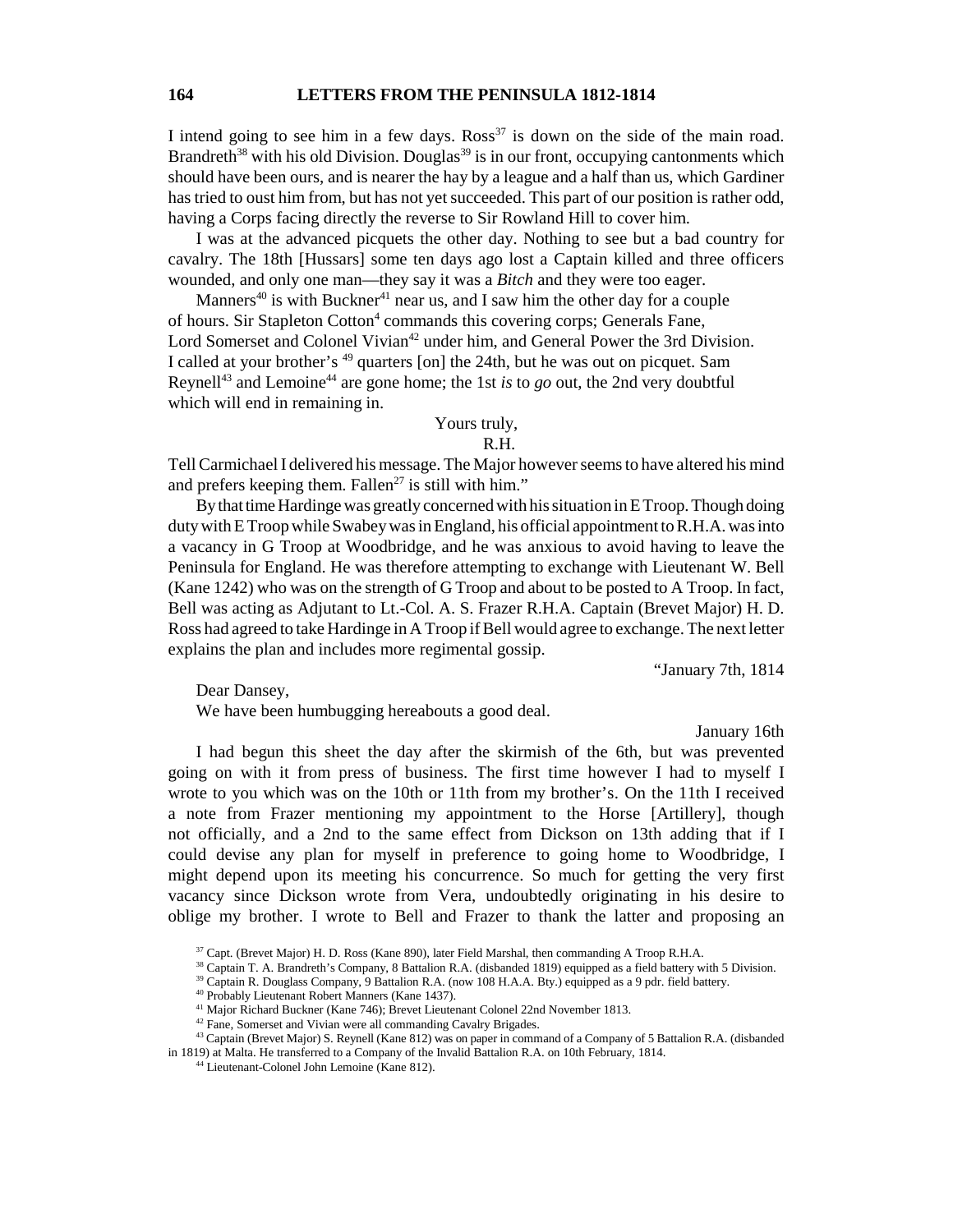exchange to his Adjutant, who was transferred at Home to Ross's Troop when Smyth<sup>45</sup> went to England. Now as Ross and Bell = Fire and Water, I hope to get into the Troop without much difficulty. Ross, before he set off, told Gardiner he should be glad if I would apply for his Troop. Your prospects [for] Horse [Artillery] I think all depend on Dickson's backing your claims and application; his Lordship's answer is a civil put off. The Vittoria Pension you never talked of to me. I don't know what to say about it, either as a proper reward at the time or the probability of your getting it. But if they will (this Honourable Board)<sup>46</sup> throw your two irons in the fire into one and give you an early vacancy in Horse, or make a Skyrocket Jack $47$ of you, it will make me very happy, and it is you know what they did not ought to do at least, without the least delay. I wrote to Monro to brush it, if his sentiments were the same as when I last saw him and [if] he could manage the transfer before my official appointment came out, not knowing at the time that Christie<sup>48</sup> was to be my successor. He will kick up a devil of a breeze if he hears of the negotiation, but which is immaterial to me. Gardiner has been foraging *sans cesse* the last ten days. The hay and straw are both however nearly exhausted, and then I shall get a little idle time to myself, which I have not had the last three weeks.

Your brother<sup>49</sup> I saw several times when his Brigade was on the main road; now however he is gone to the left beyond Hasparren to worse cantonments. We are likely to be moneyless for some time—43½ Dollars messing for December, truly absurd. Parker's<sup>29</sup> appointment to the Rockets you will have heard of; his destination however is not yet known. Ramsay<sup>50</sup> we hear is going Home. Speculations are at this moment numerous.

Frazer and Gardiner have begun war on paper about some transfers of men. Frazer did not like his style and told him so. G— looks very blue about these changes. Remember me to those of your party I know. Car's crying out so soon quite shocks me; I recommend every man to be content and satisfied in his situation in life whatever it is. —"

On 10th January Lieutenant Hardinge wrote to Captain Dansey describing the abortive attempt by Marshal Soult to counter attack Wellington across the river *Nive* between 3rd and 6th January, 1814.

"I was on the main road with three guns anxious for the enemy to advance that I might immortalise my command. The Fates decreed otherwise, the enemy's videttes only to be seen. The next morning, the 7th, all was in *statu quo* as before their advance on the 3rd, on which day great numbers of them were drunk, and the abuse between their skirmishers and the Portuguese, who opposed them, [was] quite absurd. On the 8th the Troop exchanged cantonments with Douglas.<sup>39</sup> On the 9th the undersigned left his picquet with leave and came over here to see his brother, $^{22}$  who lives in a good farm house, with good fare and rosy lasses about him. The said brother is Colonel and commands the late General Ashworth's Brigade.<sup>36</sup>

Cator<sup>51</sup> and Blachley<sup>52</sup> have got the Horse Artillery vacancies. Loud talks by the last mails of augmentation by Field Officers and Rocket Brigades. I hear nothing

<sup>45</sup> Lieutenant G. B. Smyth (Kane 1299) had returned to England on posting from A Troop to G Troop and resigned on 1st December, 1813. G Troop was Frazer's Troop, commanded by Second Captain A. C. Mercer, and was at Woodbridge.

49 Captain George Henry Dansey, 88th Regiment, in Brisbarne's Brigade, 3rd Division.

50 Captain William Norman Ramsay (Kane 1019), previously Second Captain of I Troop R.H.A.

<sup>46</sup> The Honourable Board of Ordnance.

<sup>47</sup> Skyrocket Jack—presumably a slang term for an officer of the Rocket Troop.

<sup>48</sup> Lieutenant James Christie (Kane 1504) joined Captain Carmichael's Company, 8 Battalion R.A. in November, 1813 to replace Hardinge.

<sup>&</sup>lt;sup>51</sup> Second Captain W. Cator (Kane 1134) was appointed to B Troop, which was in England.

 $52$  Second Captain C. Blachley (Kane 1171) was appointed to M Troop (disbanded 1815), which was in England.